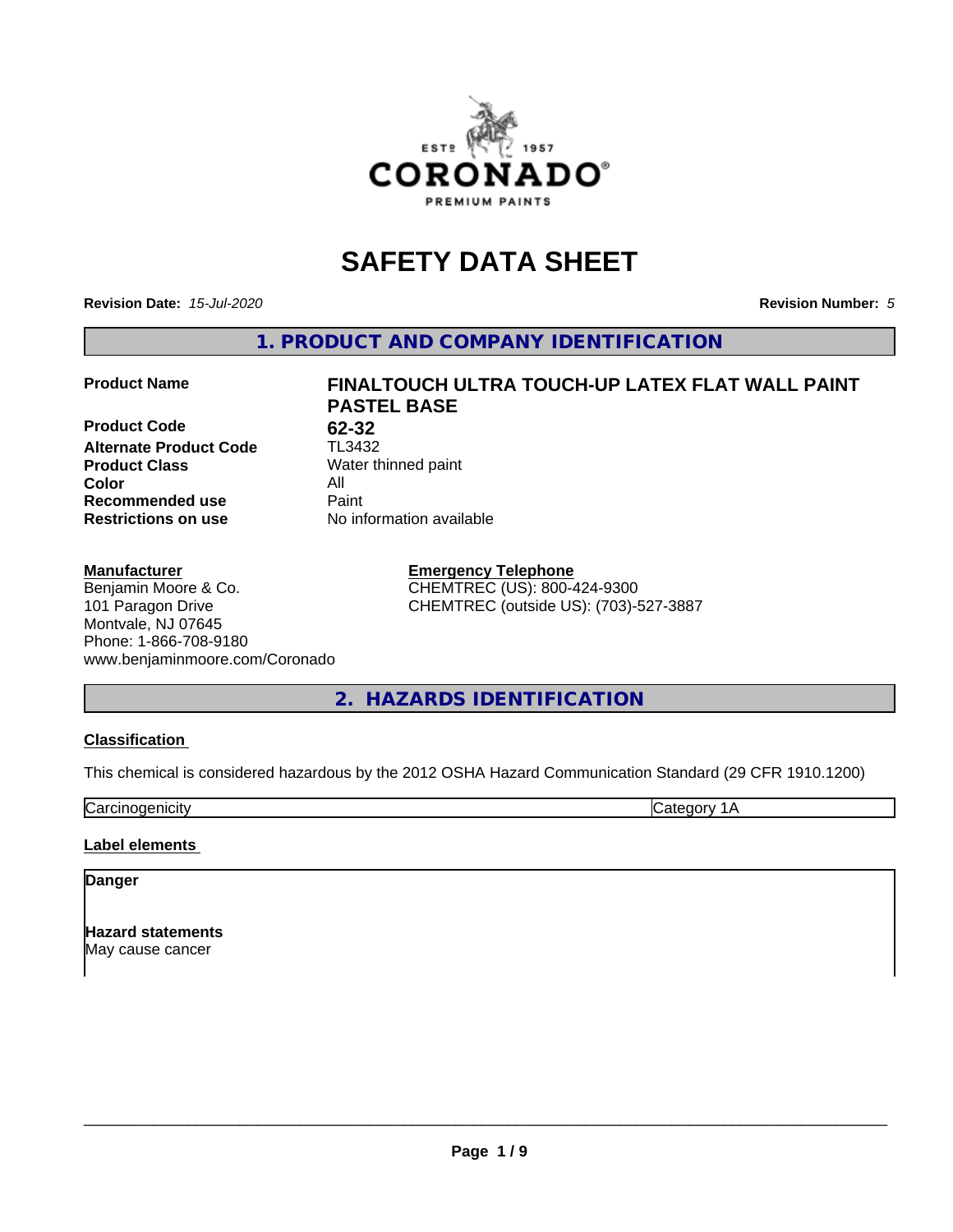

**Appearance** liquid

**Odor** little or no odor

# **Precautionary Statements - Prevention**

Obtain special instructions before use Do not handle until all safety precautions have been read and understood Use personal protective equipment as required

# **Precautionary Statements - Response**

IF exposed or concerned: Get medical advice/attention

# **Precautionary Statements - Storage**

Store locked up

# **Precautionary Statements - Disposal**

Dispose of contents/container to an approved waste disposal plant

### **Hazards not otherwise classified (HNOC)**

Not applicable

#### **Other information**

No information available

# **3. COMPOSITION INFORMATION ON COMPONENTS**

\_\_\_\_\_\_\_\_\_\_\_\_\_\_\_\_\_\_\_\_\_\_\_\_\_\_\_\_\_\_\_\_\_\_\_\_\_\_\_\_\_\_\_\_\_\_\_\_\_\_\_\_\_\_\_\_\_\_\_\_\_\_\_\_\_\_\_\_\_\_\_\_\_\_\_\_\_\_\_\_\_\_\_\_\_\_\_\_\_\_\_\_\_

| Chemical name       | <b>CAS No.</b> | Weight-%    |
|---------------------|----------------|-------------|
| Limestone           | 1317-65-3      | $20 - 25$   |
| Kaolin, calcined    | 92704-41-1     | $10 - 15$   |
| Titanium dioxide    | 13463-67-7     | $5 - 10$    |
| Silica, crystalline | 14808-60-7     | $0.1 - 0.5$ |

# **4. FIRST AID MEASURES**

| <b>General Advice</b> | No hazards which require special first aid measures.                                                     |
|-----------------------|----------------------------------------------------------------------------------------------------------|
| <b>Eye Contact</b>    | Rinse thoroughly with plenty of water for at least 15 minutes and consult a<br>physician.                |
| <b>Skin Contact</b>   | Wash off immediately with soap and plenty of water while removing all<br>contaminated clothes and shoes. |
| <b>Inhalation</b>     | Move to fresh air. If symptoms persist, call a physician.                                                |
| Ingestion             | Clean mouth with water and afterwards drink plenty of water. Consult a physician                         |
|                       |                                                                                                          |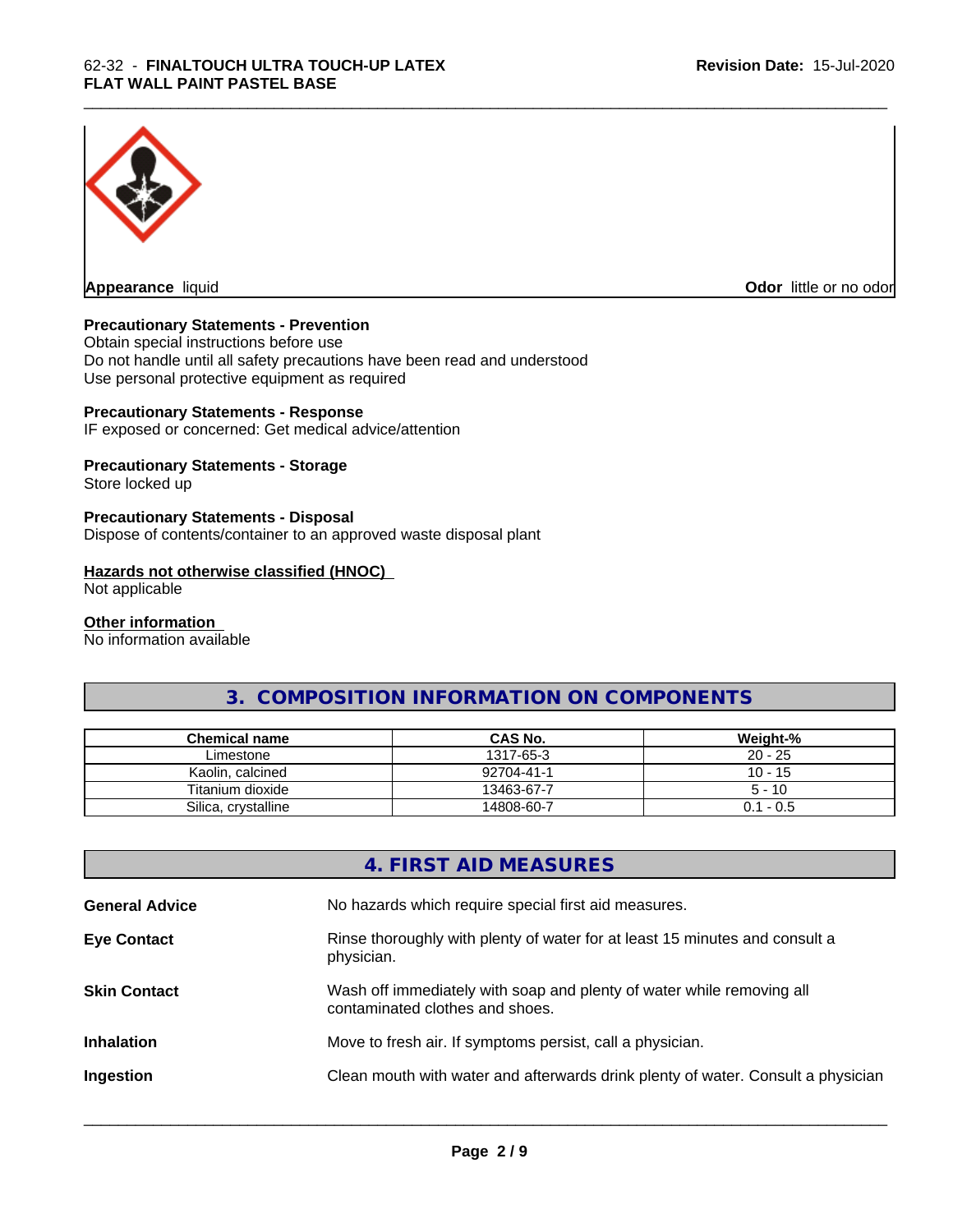|                                                                                     |                                                               | if necessary.                                         |                                                    |                                                                                                                 |
|-------------------------------------------------------------------------------------|---------------------------------------------------------------|-------------------------------------------------------|----------------------------------------------------|-----------------------------------------------------------------------------------------------------------------|
| <b>Most Important</b>                                                               | <b>Symptoms/Effects</b>                                       | None known.                                           |                                                    |                                                                                                                 |
|                                                                                     | <b>Notes To Physician</b>                                     | Treat symptomatically.                                |                                                    |                                                                                                                 |
|                                                                                     |                                                               |                                                       | 5. FIRE-FIGHTING MEASURES                          |                                                                                                                 |
|                                                                                     | <b>Suitable Extinguishing Media</b>                           |                                                       |                                                    | Use extinguishing measures that are appropriate to local<br>circumstances and the surrounding environment.      |
|                                                                                     |                                                               | Protective equipment and precautions for firefighters | and full protective gear.                          | As in any fire, wear self-contained breathing apparatus<br>pressure-demand, MSHA/NIOSH (approved or equivalent) |
|                                                                                     | <b>Specific Hazards Arising From The Chemical</b>             |                                                       | extreme heat.                                      | Closed containers may rupture if exposed to fire or                                                             |
|                                                                                     | <b>Sensitivity to mechanical impact</b>                       |                                                       | No                                                 |                                                                                                                 |
|                                                                                     | Sensitivity to static discharge                               |                                                       | No                                                 |                                                                                                                 |
| <b>Flash Point Data</b><br><b>Method</b>                                            | Flash point (°F)<br>Flash Point (°C)                          |                                                       | Not applicable<br>Not applicable<br>Not applicable |                                                                                                                 |
|                                                                                     | <b>Flammability Limits In Air</b>                             |                                                       |                                                    |                                                                                                                 |
|                                                                                     | Lower flammability limit:<br><b>Upper flammability limit:</b> |                                                       | Not applicable<br>Not applicable                   |                                                                                                                 |
| <b>NFPA</b>                                                                         | Health: 1                                                     | Flammability: 0                                       | Instability: 0                                     | <b>Special: Not Applicable</b>                                                                                  |
| <b>NFPA Legend</b><br>0 - Not Hazardous<br>1 - Slightly<br>2 - Moderate<br>3 - High |                                                               |                                                       |                                                    |                                                                                                                 |

\_\_\_\_\_\_\_\_\_\_\_\_\_\_\_\_\_\_\_\_\_\_\_\_\_\_\_\_\_\_\_\_\_\_\_\_\_\_\_\_\_\_\_\_\_\_\_\_\_\_\_\_\_\_\_\_\_\_\_\_\_\_\_\_\_\_\_\_\_\_\_\_\_\_\_\_\_\_\_\_\_\_\_\_\_\_\_\_\_\_\_\_\_

4 - Severe

*The ratings assigned are only suggested ratings, the contractor/employer has ultimate responsibilities for NFPA ratings where this system is used.*

*Additional information regarding the NFPA rating system is available from the National Fire Protection Agency (NFPA) at www.nfpa.org.*

# **6. ACCIDENTAL RELEASE MEASURES**

| <b>Personal Precautions</b>      | Avoid contact with skin, eyes and clothing. Ensure adequate ventilation. |
|----------------------------------|--------------------------------------------------------------------------|
| <b>Other Information</b>         | Prevent further leakage or spillage if safe to do so.                    |
| <b>Environmental precautions</b> | See Section 12 for additional Ecological Information.                    |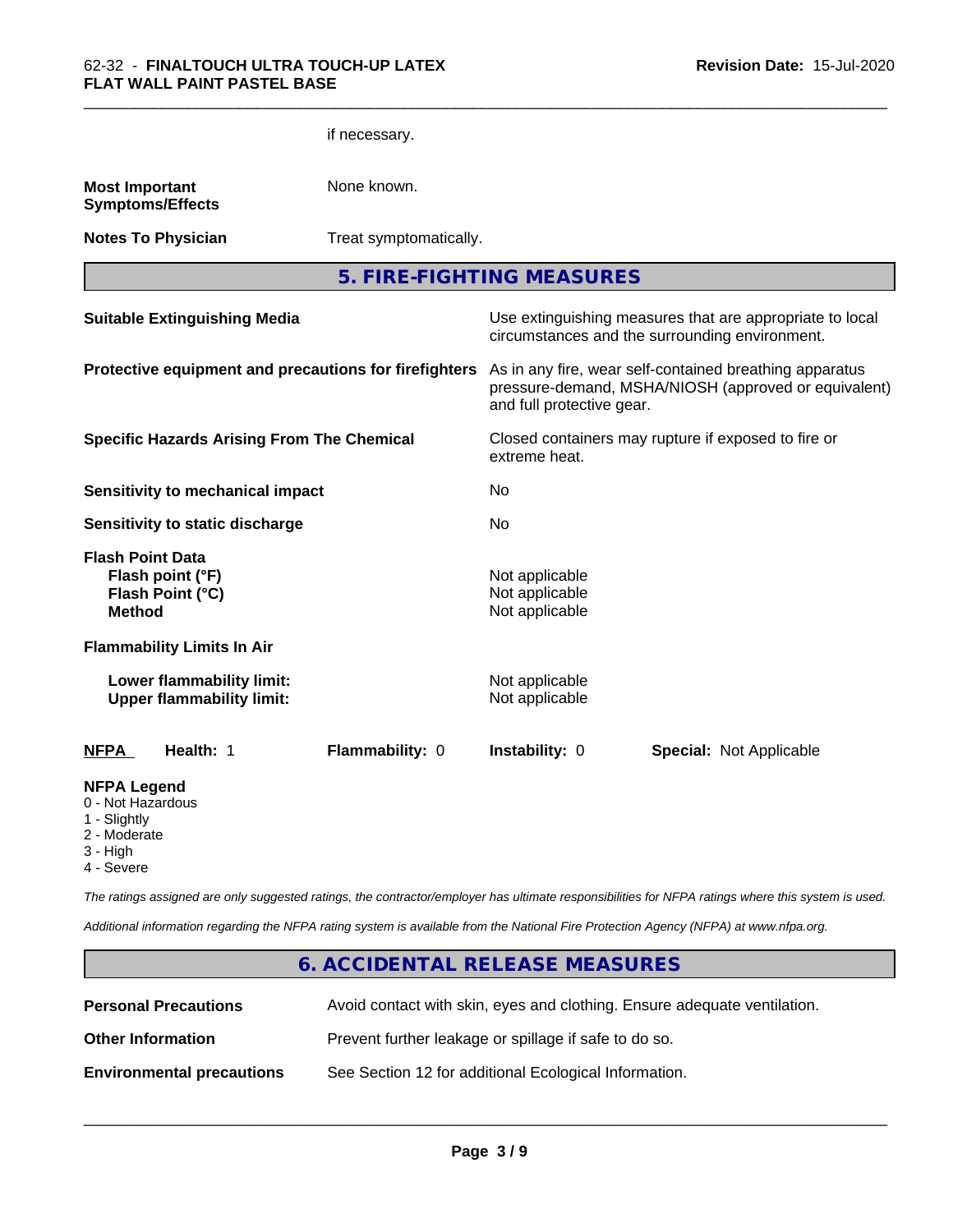| <b>Methods for Cleaning Up</b> | Soak up with inert absorbent material. Sweep up and shovel into suitable<br>containers for disposal.                                                                             |
|--------------------------------|----------------------------------------------------------------------------------------------------------------------------------------------------------------------------------|
|                                | 7. HANDLING AND STORAGE                                                                                                                                                          |
| <b>Handling</b>                | Avoid contact with skin, eyes and clothing. Avoid breathing vapors, spray mists or<br>sanding dust. In case of insufficient ventilation, wear suitable respiratory<br>equipment. |
| <b>Storage</b>                 | Keep container tightly closed. Keep out of the reach of children.                                                                                                                |
| <b>Incompatible Materials</b>  | No information available                                                                                                                                                         |

\_\_\_\_\_\_\_\_\_\_\_\_\_\_\_\_\_\_\_\_\_\_\_\_\_\_\_\_\_\_\_\_\_\_\_\_\_\_\_\_\_\_\_\_\_\_\_\_\_\_\_\_\_\_\_\_\_\_\_\_\_\_\_\_\_\_\_\_\_\_\_\_\_\_\_\_\_\_\_\_\_\_\_\_\_\_\_\_\_\_\_\_\_

# **8. EXPOSURE CONTROLS/PERSONAL PROTECTION**

# **Exposure Limits**

| Chemical name       | <b>ACGIH TLV</b>                                                | <b>OSHA PEL</b>                                                                                  |
|---------------------|-----------------------------------------------------------------|--------------------------------------------------------------------------------------------------|
| Limestone           | N/E                                                             | 15 mg/m $3$ - TWA                                                                                |
|                     |                                                                 | $5 \text{ mg/m}^3$ - TWA                                                                         |
| Titanium dioxide    | TWA: $10 \text{ mg/m}^3$                                        | 15 mg/m $3$ - TWA                                                                                |
| Silica, crystalline | TWA: $0.025$ mg/m <sup>3</sup> respirable<br>particulate matter | 50 $\mu$ g/m <sup>3</sup> - TWA Respirable crystalline<br>silica 50 $\mu$ g/m <sup>3</sup> - TWA |

#### **Legend**

ACGIH - American Conference of Governmental Industrial Hygienists Exposure Limits OSHA - Occupational Safety & Health Administration Exposure Limits N/E - Not Established

**Engineering Measures** Ensure adequate ventilation, especially in confined areas.

# **Personal Protective Equipment**

| <b>Eye/Face Protection</b>    | Safety glasses with side-shields.                                        |
|-------------------------------|--------------------------------------------------------------------------|
| <b>Skin Protection</b>        | Protective gloves and impervious clothing.                               |
| <b>Respiratory Protection</b> | In case of insufficient ventilation wear suitable respiratory equipment. |
| <b>Hygiene Measures</b>       | Avoid contact with skin, eyes and clothing. Remove and wash contaminated |

# **9. PHYSICAL AND CHEMICAL PROPERTIES**

clothing before re-use. Wash thoroughly after handling.

**Appearance** liquid **Odor** little or no odor **Density (lbs/gal)** 11.3 - 11.8 **Specific Gravity** 1.35 - 1.40

**Odor Threshold** No information available **pH** No information available **Viscosity (cps)** <br> **Viscosity (cps)** No information available<br>
No information available<br>
No information available **Solubility(ies)**<br> **No information available**<br> **Water solubility**<br> **Water solubility No information available Evaporation Rate Evaporation Rate No information available**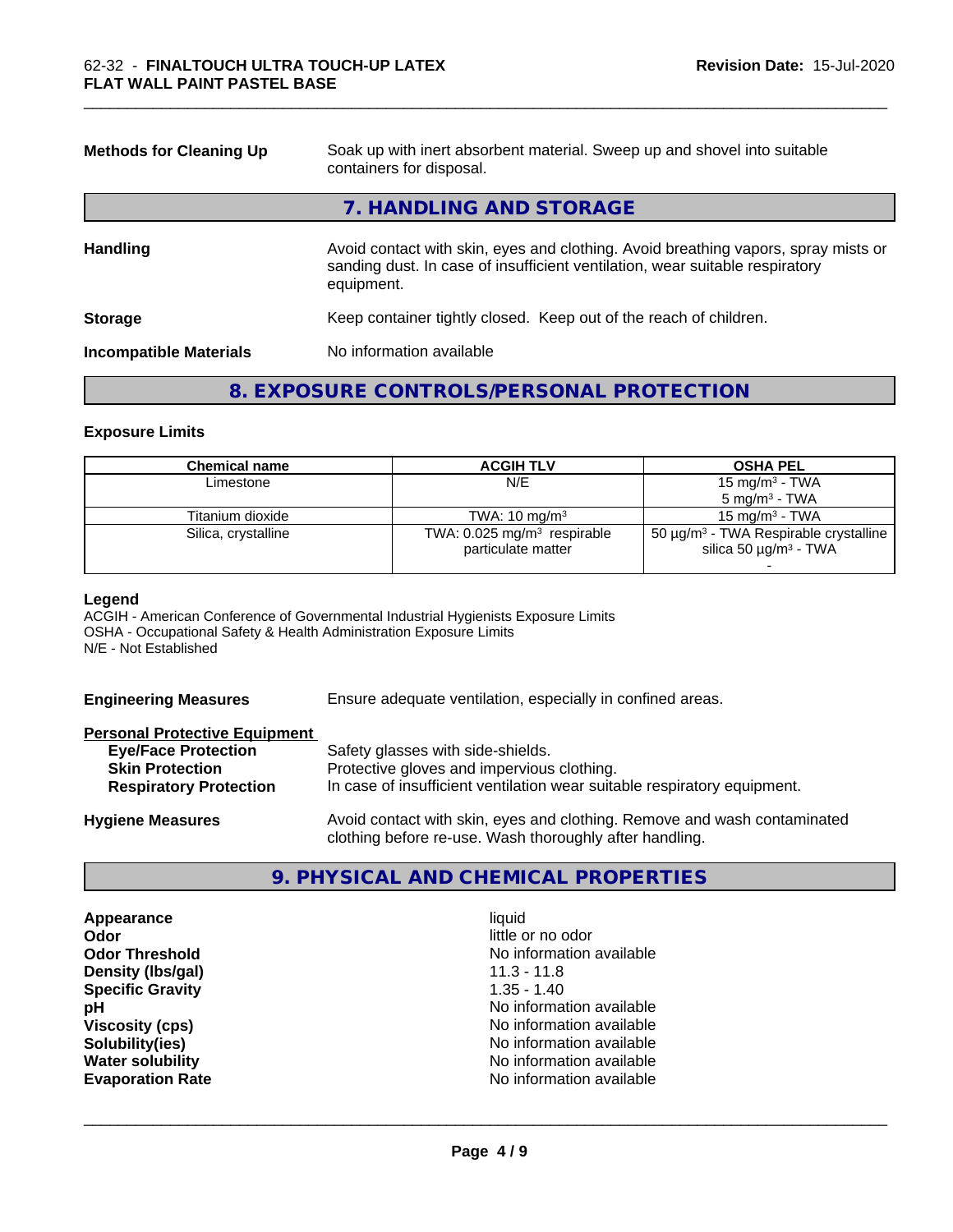**Vapor pressure** No information available<br> **Vapor density**<br> **Vapor density Wt. % Solids** 50 - 60<br> **Vol. % Solids** 50 - 40<br> **Vol. % Solids** 50 - 40 **Vol. % Solids** 30 - 40<br> **Wt. % Volatiles** 30 - 40 - 50 **Wt. % Volatiles Vol. % Volatiles** 60 - 70 **VOC Regulatory Limit (g/L)** < 50 **Boiling Point (°F)** 212 **Boiling Point (°C)** 100 **Freezing point (°F)** 32 **Freezing Point (°C)** 0 **Flash point (°F)** Not applicable **Flash Point (°C)**<br> **Method** Not applicable<br>
Not applicable<br>
Not applicable **Flammability** (solid, gas) **Upper flammability limit:**<br> **Lower flammability limit:** Not applicable Not applicable **Lower flammability limit:**<br> **Autoignition Temperature (°F)** Not applicable havailable **Autoignition Temperature (°F) Autoignition Temperature (°C)**<br> **Decomposition Temperature (°F)** No information available **Decomposition Temperature (°F) Decomposition Temperature (°C)** No information available **Partition coefficient Contract Community No information available** 

**No information available**<br>50 - 60 **Not applicable**<br>Not applicable

\_\_\_\_\_\_\_\_\_\_\_\_\_\_\_\_\_\_\_\_\_\_\_\_\_\_\_\_\_\_\_\_\_\_\_\_\_\_\_\_\_\_\_\_\_\_\_\_\_\_\_\_\_\_\_\_\_\_\_\_\_\_\_\_\_\_\_\_\_\_\_\_\_\_\_\_\_\_\_\_\_\_\_\_\_\_\_\_\_\_\_\_\_

# **10. STABILITY AND REACTIVITY**

| <b>Reactivity</b>                         | Not Applicable                           |
|-------------------------------------------|------------------------------------------|
| <b>Chemical Stability</b>                 | Stable under normal conditions.          |
| <b>Conditions to avoid</b>                | Prevent from freezing.                   |
| <b>Incompatible Materials</b>             | No materials to be especially mentioned. |
| <b>Hazardous Decomposition Products</b>   | None under normal use.                   |
| <b>Possibility of hazardous reactions</b> | None under normal conditions of use.     |

# **11. TOXICOLOGICAL INFORMATION**

**Product Information**

**Information on likely routes of exposure**

**Principal Routes of Exposure** Eye contact, skin contact and inhalation.

**Acute Toxicity** 

**Product Information** No information available

# **Symptoms related to the physical,chemical and toxicological characteristics**

**Symptoms** No information available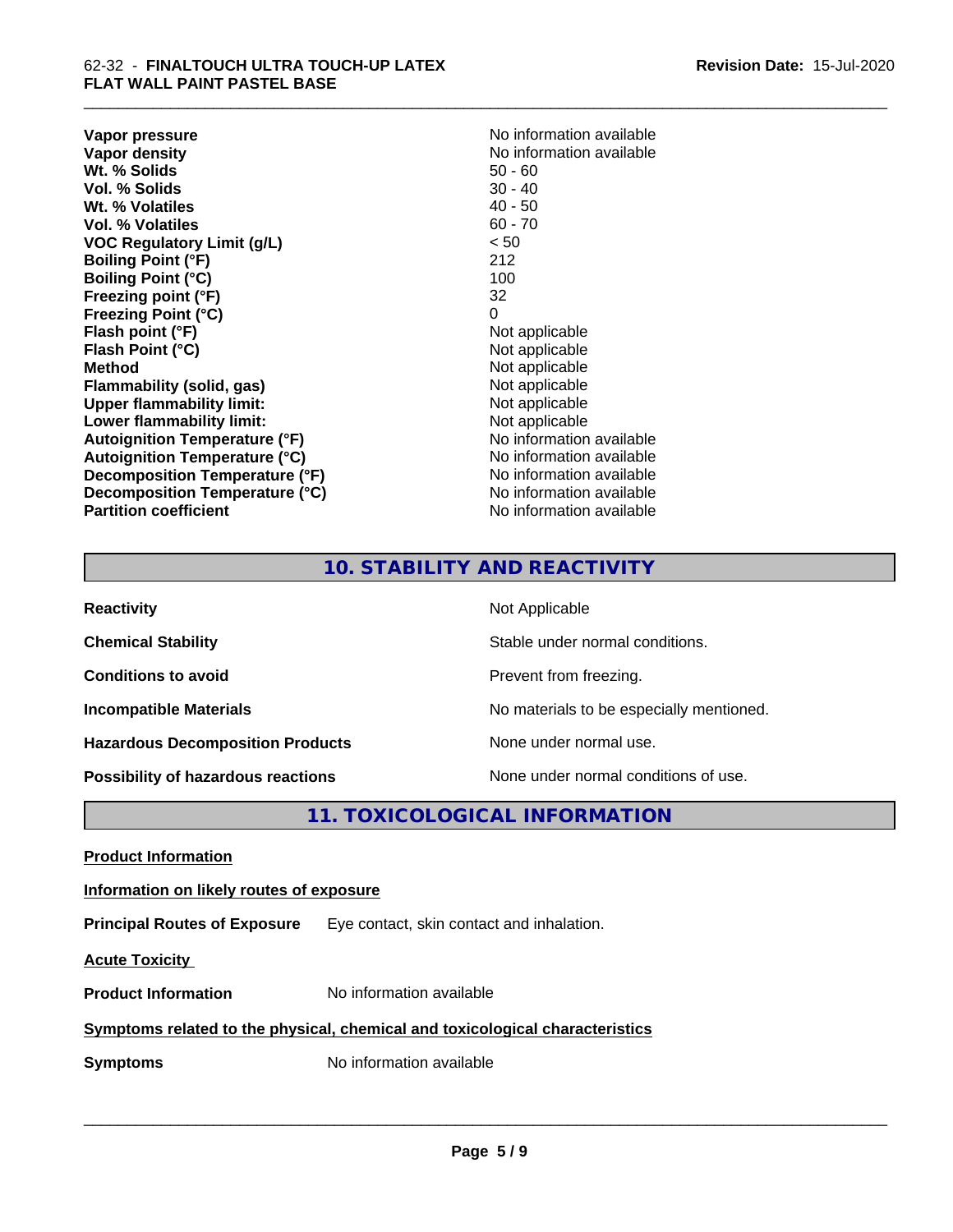# **Delayed and immediate effects as well as chronic effects from short and long-term exposure**

| Eye contact                     | May cause slight irritation.                                                                                    |
|---------------------------------|-----------------------------------------------------------------------------------------------------------------|
| <b>Skin contact</b>             | Substance may cause slight skin irritation. Prolonged or repeated contact may dry<br>skin and cause irritation. |
| <b>Inhalation</b>               | May cause irritation of respiratory tract.                                                                      |
| Ingestion                       | Ingestion may cause gastrointestinal irritation, nausea, vomiting and diarrhea.                                 |
| <b>Sensitization</b>            | No information available                                                                                        |
| <b>Neurological Effects</b>     | No information available.                                                                                       |
| <b>Mutagenic Effects</b>        | No information available.                                                                                       |
| <b>Reproductive Effects</b>     | No information available.                                                                                       |
| <b>Developmental Effects</b>    | No information available.                                                                                       |
| <b>Target organ effects</b>     | No information available.                                                                                       |
| <b>STOT - single exposure</b>   | No information available.                                                                                       |
| <b>STOT - repeated exposure</b> | Causes damage to organs through prolonged or repeated exposure if inhaled.                                      |
| Other adverse effects           | No information available.                                                                                       |
| <b>Aspiration Hazard</b>        | No information available                                                                                        |

# **Numerical measures of toxicity**

# **The following values are calculated based on chapter 3.1 of the GHS document**

| <b>ATEmix (oral)</b>   | 16966 mg/kg   |
|------------------------|---------------|
| <b>ATEmix (dermal)</b> | 1051999 mg/kg |

# **Component Information**

| Chemical name                  | Oral LD50           | Dermal LD50 | Inhalation LC50 |
|--------------------------------|---------------------|-------------|-----------------|
| Kaolin, calcined<br>92704-41-1 | > 2000 mg/kg (Rat)  |             |                 |
| Titanium dioxide<br>13463-67-7 | > 10000 mg/kg (Rat) |             |                 |

# **Chronic Toxicity**

# **Carcinogenicity**

*The information below indicateswhether each agency has listed any ingredient as a carcinogen:.*

| <b>Chemical name</b> | <b>IARC</b>         | <b>NTP</b>  | <b>OSHA</b> |
|----------------------|---------------------|-------------|-------------|
|                      | 2B - Possible Human |             | Listed      |
| Titanium dioxide     | Carcinogen          |             |             |
|                      | - Human Carcinogen  | Known Human | Listed      |
| Silica, crystalline  |                     | Carcinogen  |             |

• Crystalline Silica has been determined to be carcinogenic to humans by IARC (1) when in respirable form. Risk of cancer depends on duration and level of inhalation exposure to spray mist or dust from sanding the dried paint.• Although IARC has classified titanium dioxide as possibly carcinogenic to humans (2B), their summary concludes: "No significant exposure to titanium dioxide is thought to occur during the use of products in which titanium dioxide is bound to other materials, such as paint."

#### **Legend**

IARC - International Agency for Research on Cancer NTP - National Toxicity Program OSHA - Occupational Safety & Health Administration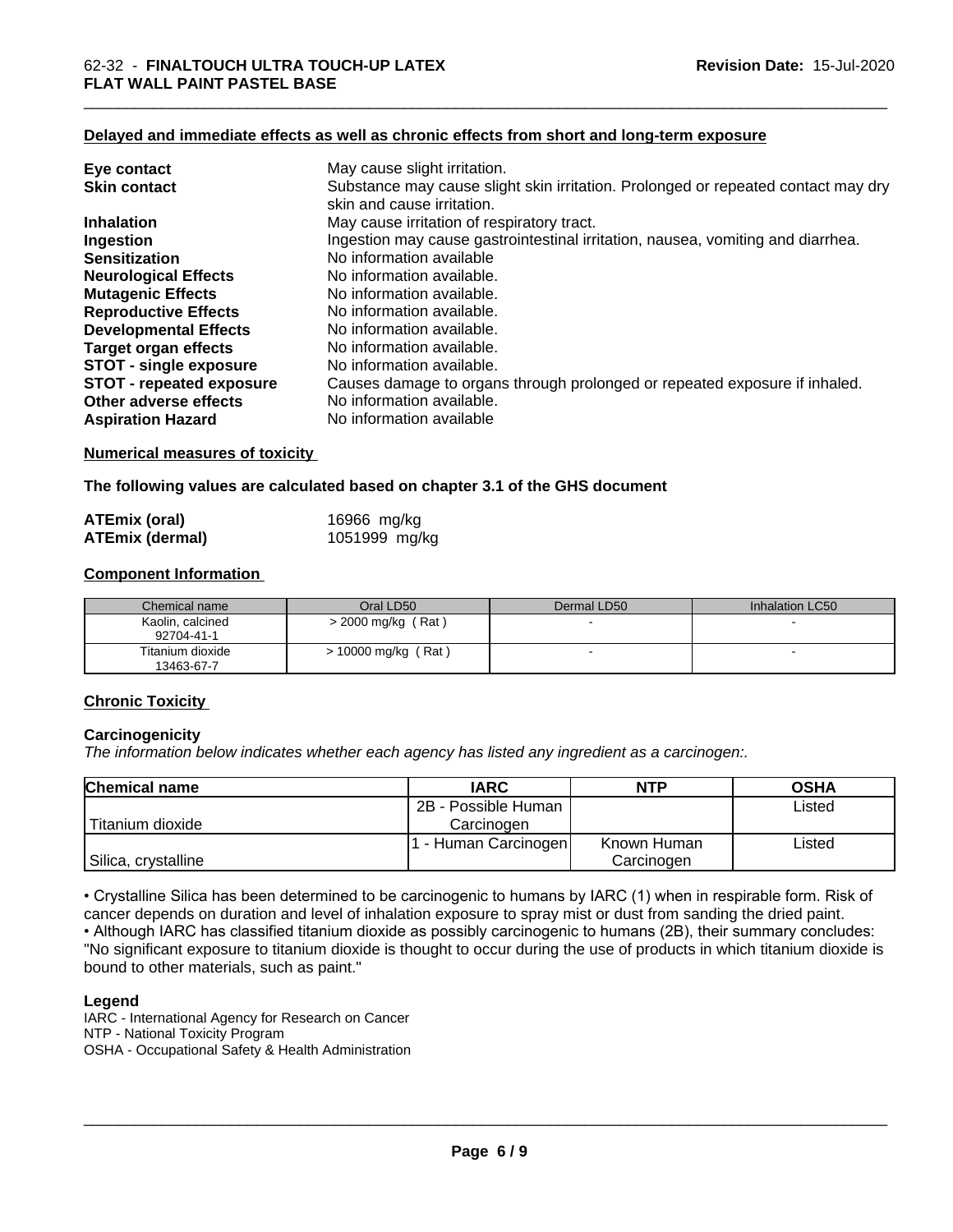# **12. ECOLOGICAL INFORMATION**

\_\_\_\_\_\_\_\_\_\_\_\_\_\_\_\_\_\_\_\_\_\_\_\_\_\_\_\_\_\_\_\_\_\_\_\_\_\_\_\_\_\_\_\_\_\_\_\_\_\_\_\_\_\_\_\_\_\_\_\_\_\_\_\_\_\_\_\_\_\_\_\_\_\_\_\_\_\_\_\_\_\_\_\_\_\_\_\_\_\_\_\_\_

# **Ecotoxicity Effects**

The environmental impact of this product has not been fully investigated.

# **Product Information**

# **Acute Toxicity to Fish**

No information available

### **Acute Toxicity to Aquatic Invertebrates**

No information available

### **Acute Toxicity to Aquatic Plants**

No information available

# **Persistence / Degradability**

No information available.

### **Bioaccumulation**

No information available.

### **Mobility in Environmental Media**

No information available.

#### **Ozone**

No information available

# **Component Information**

# **Acute Toxicity to Fish**

Titanium dioxide  $LC50:$  > 1000 mg/L (Fathead Minnow - 96 hr.)

# **Acute Toxicity to Aquatic Invertebrates**

No information available

# **Acute Toxicity to Aquatic Plants**

No information available

# **13. DISPOSAL CONSIDERATIONS**

**Waste Disposal Method** Dispose of in accordance with federal, state, and local regulations. Local requirements may vary, consult your sanitation department or state-designated environmental protection agency for more disposal options.

 $\overline{\phantom{a}}$  ,  $\overline{\phantom{a}}$  ,  $\overline{\phantom{a}}$  ,  $\overline{\phantom{a}}$  ,  $\overline{\phantom{a}}$  ,  $\overline{\phantom{a}}$  ,  $\overline{\phantom{a}}$  ,  $\overline{\phantom{a}}$  ,  $\overline{\phantom{a}}$  ,  $\overline{\phantom{a}}$  ,  $\overline{\phantom{a}}$  ,  $\overline{\phantom{a}}$  ,  $\overline{\phantom{a}}$  ,  $\overline{\phantom{a}}$  ,  $\overline{\phantom{a}}$  ,  $\overline{\phantom{a}}$ 

# **14. TRANSPORT INFORMATION**

**DOT** Not regulated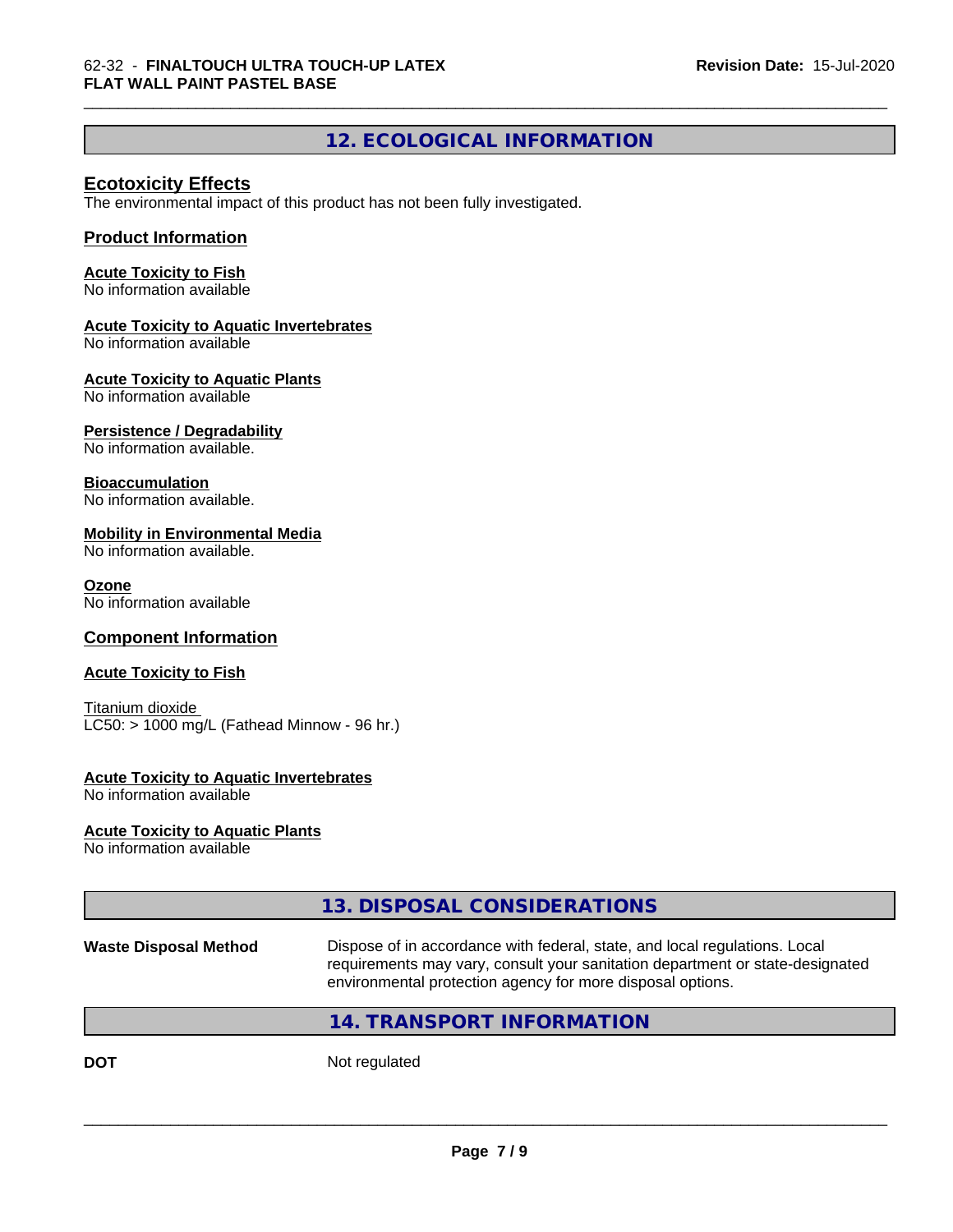| <b>ICAO / IATA</b> | Not regulated |
|--------------------|---------------|
|--------------------|---------------|

# **IMDG / IMO** Not regulated

**15. REGULATORY INFORMATION**

# **International Inventories**

| <b>TSCA: United States</b> | Yes - All components are listed or exempt. |
|----------------------------|--------------------------------------------|
| <b>DSL: Canada</b>         | Yes - All components are listed or exempt. |

# **Federal Regulations**

#### **SARA 311/312 hazardous categorization**

| Acute health hazard               | N٥  |
|-----------------------------------|-----|
| Chronic Health Hazard             | Yes |
| Fire hazard                       | Nο  |
| Sudden release of pressure hazard | Nο  |
| Reactive Hazard                   | N٥  |

# **SARA 313**

Section 313 of Title III of the Superfund Amendments and Reauthorization Act of 1986 (SARA). This product contains a chemical or chemicals which are subject to the reporting requirements of the Act and Title 40 of the Code of Federal Regulations, Part 372:

*None*

# **Clean Air Act,Section 112 Hazardous Air Pollutants (HAPs) (see 40 CFR 61)**

This product contains the following HAPs:

*None*

# **US State Regulations**

# **California Proposition 65**

**A** WARNING: Cancer and Reproductive Harm– www.P65warnings.ca.gov

#### **State Right-to-Know**

| <b>Chemical name</b>         | ıssachusetts<br>uvice: | <b>New</b><br>, Jersev | Pennsylvania |
|------------------------------|------------------------|------------------------|--------------|
| Limestone                    |                        |                        |              |
| $\cdots$<br>Fitanium dioxide |                        |                        |              |
| Silica<br>crystalline        |                        |                        |              |

# **Legend**

X - Listed